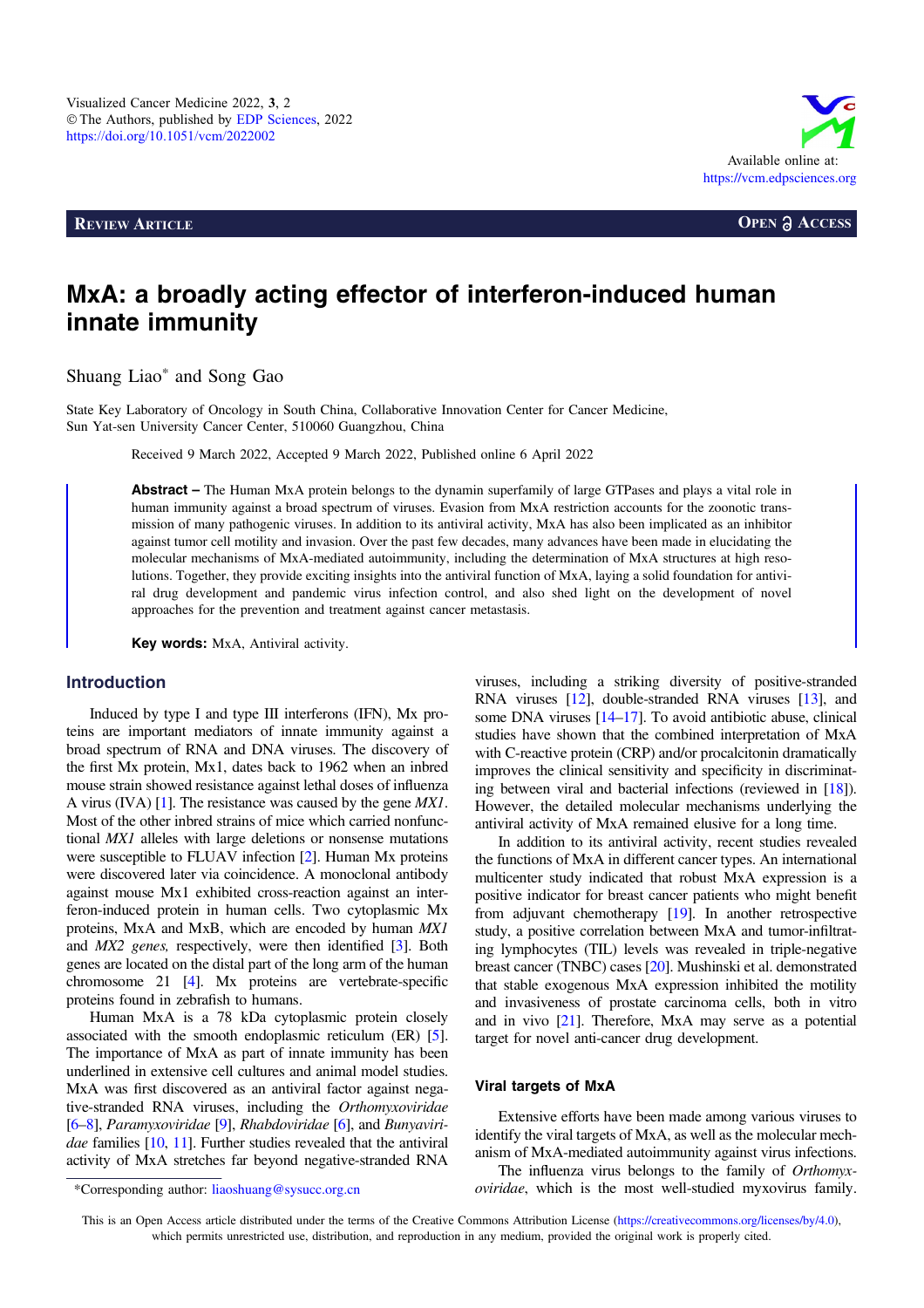Accumulating evidence has demonstrated that the nucleoprotein (NP) component of Orthomyxoviruses is the main determinant of MxA susceptibility. Sequestration of NP by MxA in the cytoplasm leads to the block of viral amplification and infection [\[22](#page-4-0)].

As the key effector protein against IVAs, MxA has been shown to block viral replication at an early stage of the infection [[7](#page-3-0)]. Upon IVA infection, viral mRNA synthesis in MxApositive cells was reported to be within a normal level, while viral protein synthesis and genome amplification was strongly inhibited, suggesting that MxA interferes with either viral protein translation in the cytoplasm or translocation of newly synthesized viral proteins to the cell nucleus [[7\]](#page-3-0). Growing evidence suggests that MxA confers protection against IVA by targeting the viral NP protein [[23](#page-4-0)–[26\]](#page-4-0). The genome of the IVA is segmented into eight RNA molecules, each compacted as a rod-shaped ribonucleoprotein complex (RNP) with the NP proteins. The RNP structure is crucial for the viral infection cycle. Upon infection, RNPs are delivered to the cytoplasm of host cells through endocytosis, followed by active transportation into the nucleus. After transcription of the vRNAs in the nucleus, mRNAs are exported to the cytoplasm for translation of the viral proteins NP, PB1, PB2, and PA. Newly synthesized NP is then imported back into the nucleus for the production of nascent virions (reviewed in [[27](#page-4-0)]). Therefore, sequestration of the viral RNP in the cytoplasm by MxA upon infection can impair the IVA replication process at an early stage, providing protection against further infection.

There are several lines of evidence supporting the importance of MxA-NP interaction against IVA infection. Utilizing a transient influenza virus transcription reporter assay system, Turan et al. revealed that the nuclear-localized MxA strongly inhibits the influenza virus transcription, which may be neutralized by over-expression of NP, but not (or only slightly) by other RNA polymerase subunits PB1, PB2, and PA [\[24](#page-4-0)]. Furthermore, studies using influenza virus-infected cells proved that apart from the nuclear-localized MxA, cytosolic MxA also interacts with NP in vitro, which may confer resistance upon infection of the influenza virus.

Besides blocking the infection of human viruses, human MxA also acts as an efficient protective barrier against the zoonotic introduction of pathogenic viruses into the human population. However, some viruses have successfully evaded MxA restriction through evolution, such as the IVA H1N1 strain, which caused the 2009 pandemic, and a thogotovirus isolate, another member of the Orthomyxoviridae [\[28\]](#page-4-0). Individual substitution of each H1N1 component involved in vRNA replication with the H5N1 counterpart in a polymerase reconstitution assay proved that NP was the main determinant of MxA sensitivity [[25](#page-4-0)]. An analysis of the adaptive mutations in the NPs of two MxA resistant IVA strains revealed that the resistance-related mutations were clustered in a surface-exposed region in the body domain of NP. The introduction of this cluster into the MxA-sensitive strain resulted in a gain of resistance, although viral replication fitness was affected [[26](#page-4-0)]. Similarly, two amino acid substitutions (G327R and R328V) in the viral nucleoprotein of the MxA-resistant thogotovirus isolate were shown to be responsible for its resistance. Unlike in the cases of IVAs [[26](#page-4-0)], when the R328V mutation was introduced into the MxA-sensitive thogotovirus isolate SiAr126, the resulting recombinant virus gained complete MxA resistance without any viral fitness loss, indicating even greater zoonotic potential than previously expected. These studies demonstrate that NP is the essential viral component underlying MxA susceptibility and that NP alone is sufficient to determine MxA susceptibility in Orthomyxoviruses. Experimental evidence with the La Crosse Virus (LACV), which belongs to the Bunyaviridae family, demonstrated a direct interaction between MxA and the virus nucleocapsid (N) protein, suggesting a similar working mode of MxA with the Orthomyxoviruse NP. Replication of LACV takes place in the cytoplasm of infected cells through the budding of nucleocapsids into the Golgi apparatus. Electron microscopy (EM) studies have shown that MxA binds to the viral N protein and forms cytoplasmic complexes which accumulate in the perinuclear area, forming highly ordered fibrillary structures [[29\]](#page-4-0). Further studies have revealed that MxA and the viral N protein both localize to a specific sub-compartment of the smooth ER, resulting in efficient sequestration of N, which leads to the depletion of this important viral component from viral replication sites, thereby preventing the assembly of new virus particles [\[30\]](#page-4-0). Interestingly, tubular structures of MxA entangled with a viral structural protein were also observed in another study with the West Nile virus (WNV), which belongs to the Flaviviridae family. While MxA was reported to be less important in restricting HCV and  $WWN<sub>kin</sub>$  replication [[31](#page-4-0), [32\]](#page-4-0), one study has shown that in an expression-replication system, in which MxA is retargeted from cytoplasmic inclusions to the ER during  $WWV_{\text{km}}$  replication, the MxA protein can sequester the capsid (C) protein of WNV in tubular structures in the cytoplasm and reduce the titers of secreted viral particles [\[33](#page-4-0)]. Using a rapid and compartmentalized replication and assembly strategy, WNV can hinder the recognition of the capsid protein by MxA in vivo, resulting in evasion from MxA-mediated host surveillance. More importantly, this evasion can actually be reversed by the expression of recombinant ER-targeting MxA, which is translocated to intracellular viral assembly sites upon infection.

Although the formation of tubular bundles indicates an interaction between MxA and the C protein of the  $WNV_{kun}$ , there is no direct evidence showing the physical interaction between these two proteins, probably due to lack of other cellular factors [[33](#page-4-0)]. In hepatitis B virus (HBV) infected cells, physical interaction between MxA and the HBV core antigen protein (HBcAg) has been elucidated, which results in the immobilization of HBcAg in the cytoplasm and hampers viral capsid formation [[15](#page-4-0)]. Interestingly, MxA seems to restrict the positive-sense RNA virus Semliki Forest virus (SFV) by targeting a component of the replicase but not the structural protein [[12](#page-3-0)].

In summary, MxA targets highly divergent proteins in different types of viruses. And the molecular mechanisms for MxA to recognize distinct viral proteins, which evolve rapidly to evade recognition by the host immune system, are of vital importance for containing the epidemic caused by these viruses.

#### Crystal structure and the ring-like model of MxA depicting its antiviral mechanism

The MxA protein belongs to the dynamin superfamily of multi-domain GTPases, which are characterized by the self-assembly ability and assembly-stimulated GTPase activity.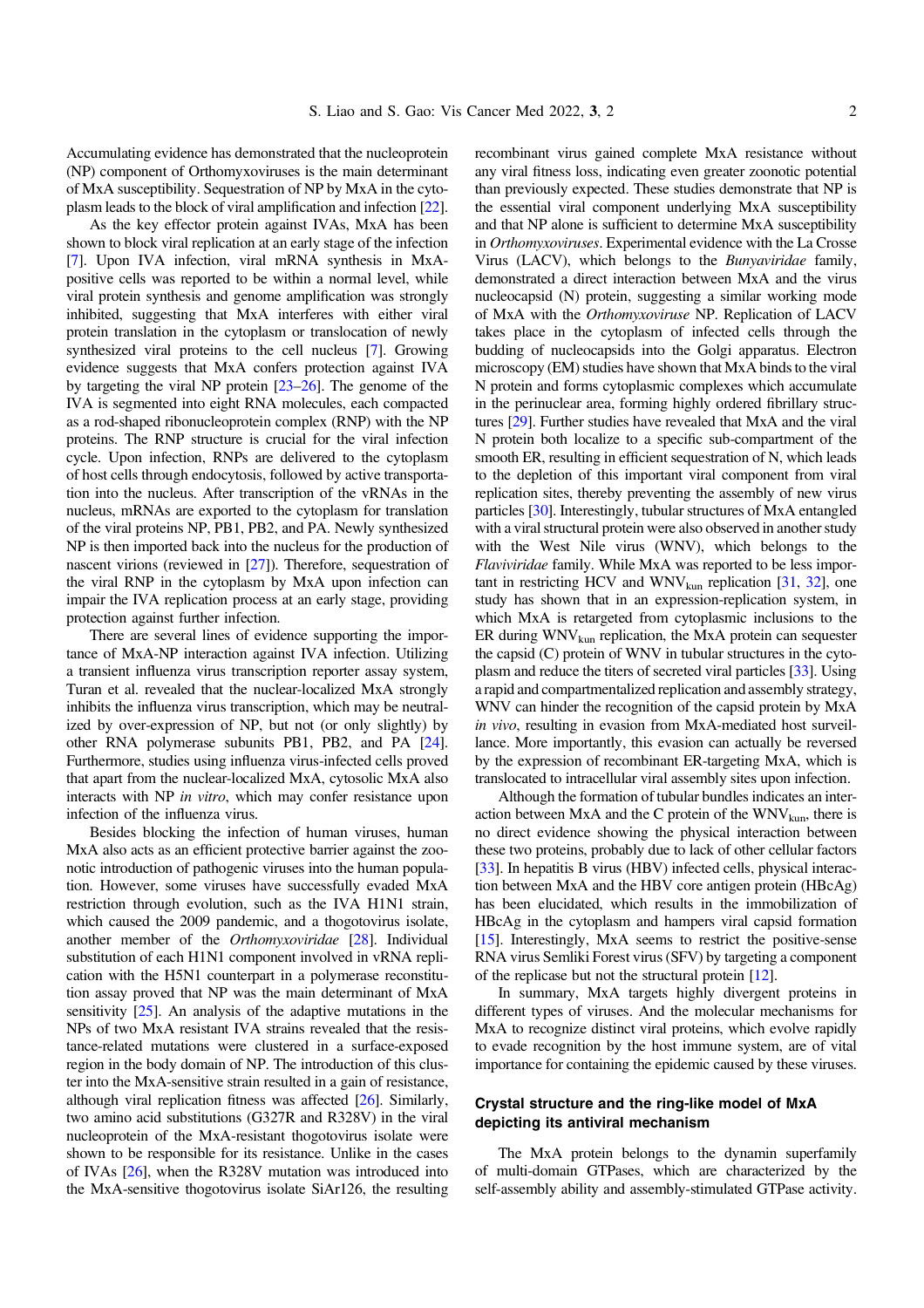

Figure 1. Structure of the MxA monomer. Ribbon-type representation of an MxA monomer. The G domain, BSE, and stalk domain are colored ruby, light blue and pale yellow, respectively.

Like dynamin, MxA can form highly-ordered oligomers and self-assemble into ring-like or helical structures in vitro [\[34](#page-4-0)]. Both MxA and dynamin can tubulate liposomes [\[35\]](#page-4-0), but stimulated GTPase activity upon this liposome-induced assembly is observed only for dynamin, not MxA [\[36](#page-4-0)], suggesting different cellular functions of these two mechano-chemical GTPases upon activation. GTP binding allows for the dimerization of MxA via the GTPase (G) domain and facilitates ER membrane-associated assembly of MxA, whereas GTP hydrolysis promotes the redistribution of MxA from cellular membranes to viral targets [\[37](#page-4-0)].

In order to elucidate the molecular mechanisms of MxA action as a broadly-acting antiviral effector, high-resolution crystal structures of the MxA stalk region and the full-length MxA protein were determined successively. Together with the results of biochemical studies and EM studies, a more detailed picture of MxA's antiviral function has now been elucidated.

Back in 2010, we solved the crystal structure of the stalk region of MxA (PDB: 3LJB) [\[38\]](#page-4-0), followed by the near-fulllength MxA crystal structure in 2011 (PDB: 3SZR) [\[39](#page-4-0)]. MxA is an elongated molecule composed of three domains, an N-terminal GTPase domain, a bundle-signaling-element (BSE), and a C-terminal stalk responsible for self-assembly (Figure 1). The unstructured L4 loop has been proposed as the lipid-binding moiety of MxA based on biochemical analysis [[36](#page-4-0)]. The most variable region of Mx proteins is L4, which accounts for the antiviral specificity probably by direct interaction with different target viral proteins [[40](#page-4-0)]. Biochemical studies using single-molecule fluorescence resonance energy transfer (smFRET) revealed that while the G domain-BSE region prefers to adopt an "open" state in nucleotide-free conditions, loading of GTP changed the conformational preference to the "closed" state. The frequent relative movement was also observed between the BSE and the stalk via hinge 1, which may be key elements for mechano-chemical coupling of MxA molecules [\[41](#page-4-0)]. Unlike the linear MxA filaments in our crystal structure, MxA oligomerizes into ring-like structures around tubulated liposomes were observed in EM studies [[36](#page-4-0)]. As the experimental data supporting the role of MxA-NP interaction during MxA-mediated influenza virus restriction was accumulating, a theory was put forward that the oligomeric rings represent antiviral molecular machines that oligomerize around the tubular structure of viral ribonucleocapsids (RNPs) [[39](#page-4-0)].

Based on the evidence from previous EM studies, this theory was subsequently depicted by a ring-like MxA oligomer model, which was constructed using the structure of near-full-length MxA as the building block [\(Figure 2\)](#page-3-0) [[39](#page-4-0), [42](#page-4-0)]. This MxA-ring has a diameter of  $24 \, \text{nm}$ , and a  $23^{\circ}$  rotation around the hydrophobic interface-1 was introduced between the building block dimers to facilitate the formation of the ring. The inner layer of the MxA-ring is composed of the stalk domains and the outer layer of the G domains, allowing for transient dimerization with the G domains from adjacent rings ([Video 1](#page-3-0)). The predicted substrate-binding loop L4 points towards the center of the ring and allowed for interactions with viral components, like nucleocapsids. The architecture of this MxA-ring model was later substantiated by a subsequent cryo-EM analysis on MxA-decorated lipid tubules [\[36,](#page-4-0) [43](#page-4-0)]. Upon GTP binding, the G domains from neighboring rings come into contact and confer stimulated GTP hydrolysis. These actions trigger conformational changes of MxA molecules, which collectively produce a synchronized power stroke, resulting in the sequestration and disintegration of enwrapped essential viral components and eventually the disruption of viral replication [[39](#page-4-0), [44](#page-4-0)].

Remarkably, MxA and the WNV C protein form tightly packed bundles built from hollow tubes with a diameter of  $\sim$ 30 nm [[33](#page-4-0)]. A similar ultrastructure was also reported for the complex of MxA LACV NP [\[29\]](#page-4-0). In both cases, the viral-component sequestration manner of MxA resembles what was found for the influenza virus. The flexibility of interface-1, to a certain extent, provides freedom of rotation between the building block MxA dimers, which facilitates the formation of MxA-rings with proper diameters to contain target viral structures with various sizes, thereby explaining the broad antiviral spectrum of MxA (reviewed in [\[45](#page-4-0)]).

### Future prospects

Substantial efforts and achievements have been made by researchers over the past few decades in studying the highly diverse viral targets of MxA, as well as the evolutionary strategies of viruses in evading MxA-mediated host surveillance. Further studies, especially the high-resolution interpretation of MxA-viral component complexes, are required to elucidate this issue, which will contribute to the development of novel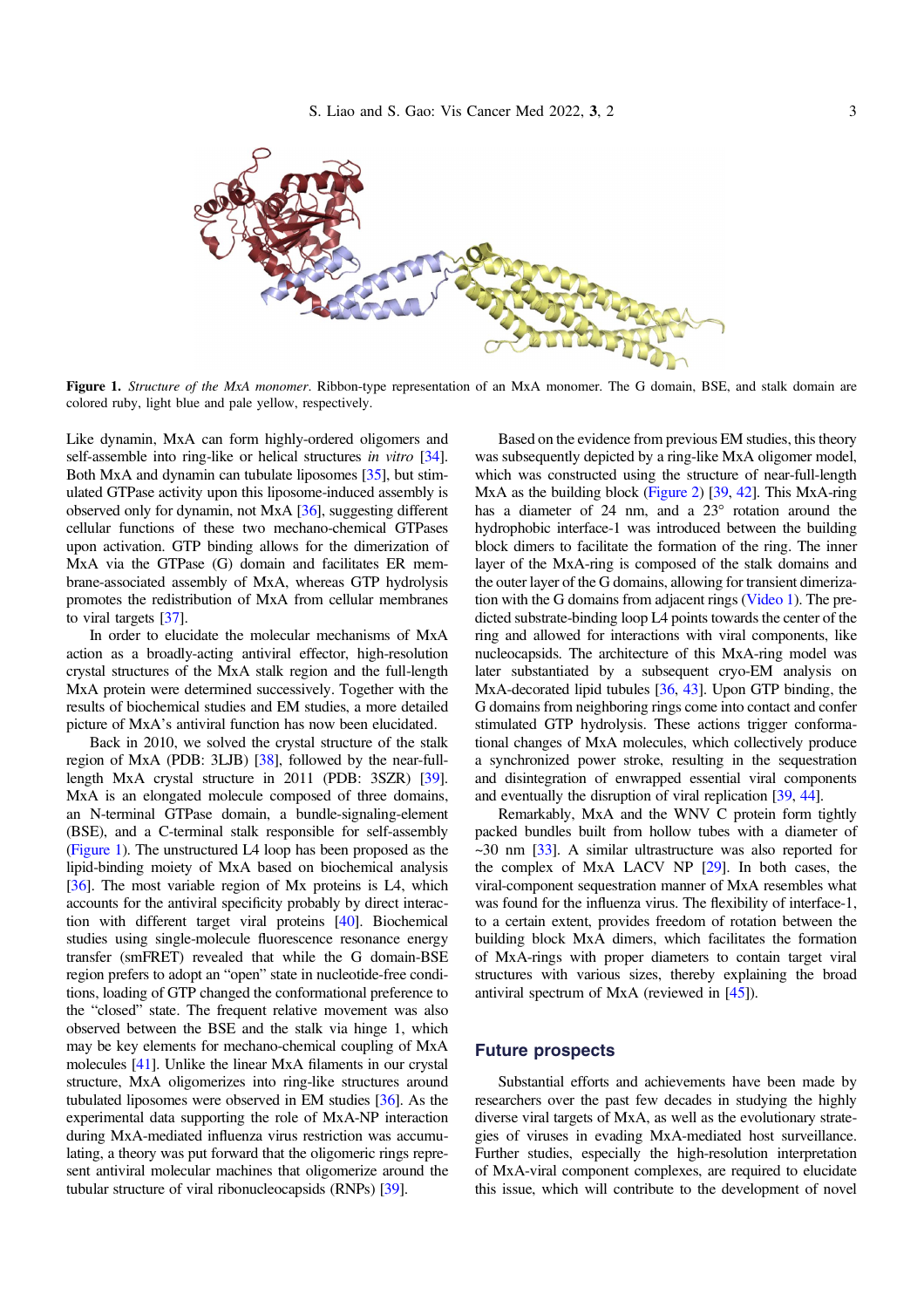<span id="page-3-0"></span>

Figure 2. Model of Ring-like MxA Oligomer. A. Structural model of the MxA tetramer. The indicated 23° rotation around the hydrophobic interface-1 leads to the formation of the ring-like MxA oligomer model. B. A model of the ring-like MxA oligomer. The MxA-ring is composed of 16 constitutive dimers, each represented by a distinct color.



Video 1. To better present the 3D structure of the ring-like MxA oligomer, this movie was made using PyMOL. The first and second appearing MxA monomers are colored cyan and green, respectively. The other 15 dimers are differently colored and gradually emerge to form the ring-like structure. [https://vcm.edpsciences.org/10.1051/vcm/](https://vcm.edpsciences.org/10.1051/vcm/2022002#V1) [2022002#V1](https://vcm.edpsciences.org/10.1051/vcm/2022002#V1)

and timely antiviral means against corresponding infectious diseases.

## Conflict of interest

The authors declare that they have no conflict of interest.

Acknowledgements. We would like to thank Mr. Christopher Lavender for his kind revision of the English language.

### **References**

1. Lindenmann J. Resistance of mice to mouse-adapted influenza A virus. Virology. 1962;16:203–204.

- 2. Staeheli P, Grob R, Meier E, et al. Influenza virus-susceptible mice carry Mx genes with a large deletion or a nonsense mutation. Molecular and Cellular Biology. 1988;8(10):4518–4523.
- 3. Aebi M, Fah J, Hurt N, et al. cDNA structures and regulation of two interferon-induced human Mx proteins. Molecular and Cellular Biology. 1989;9(11):5062–5072.
- 4. Horisberger MA, Wathelet M, Szpirer J, et al. cDNA cloning and assignment to chromosome 21 of IFI-78K gene, the human equivalent of murine Mx gene. Somatic Cell and Molecular Genetics. 1988;14(2):123–131.
- 5. Stertz S, Reichelt M, Krijnse-Locker J, et al. Interferon-induced, antiviral human MxA protein localizes to a distinct subcompartment of the smooth endoplasmic reticulum. Journal of Interferon & Cytokine Research: The Official Journal of the International Society for Interferon and Cytokine Research. 2006;26(9):650–660.
- 6. Pavlovic J, Zurcher T, Haller O, et al. Resistance to influenza virus and vesicular stomatitis virus conferred by expression of human MxA protein. Journal of Virology. 1990;64(7):3370– 3375.
- 7. Pavlovic J, Haller O, Staeheli P. Human and mouse Mx proteins inhibit different steps of the influenza virus multiplication cycle. Journal of Virology. 1992;66(4):2564–2569.
- 8. Frese M, Kochs G, Meier-Dieter U, et al. Human MxA protein inhibits tick-borne Thogoto virus but not Dhori virus. Journal of Virology. 1995;69(6):3904–3909.
- 9. Schnorr JJ, Schneider-Schaulies S, Simon-Jodicke A, et al. MxA-dependent inhibition of measles virus glycoprotein synthesis in a stably transfected human monocytic cell line. Journal of Virology. 1993;67(8):4760–4768.
- 10. Frese M, Kochs G, Feldmann H, et al. Inhibition of bunyaviruses, phleboviruses, and hantaviruses by human MxA protein. Journal of Virology. 1996;70(2):915–923.
- 11. Hefti HP, Frese M, Landis H, et al. Human MxA protein protects mice lacking a functional alpha/beta interferon system against La crosse virus and other lethal viral infections. Journal of Virology. 1999;73(8):6984–6991.
- 12. Landis H, Simon-Jodicke A, Kloti A, et al. Human MxA protein confers resistance to Semliki Forest virus and inhibits the amplification of a Semliki Forest virus-based replicon in the absence of viral structural proteins. Journal of Virology. 1998;72(2):1516–1522.
- 13. Mundt E. Human MxA protein confers resistance to doublestranded RNA viruses of two virus families. The Journal of General Virology. 2007;88(Pt 4):1319–1323.